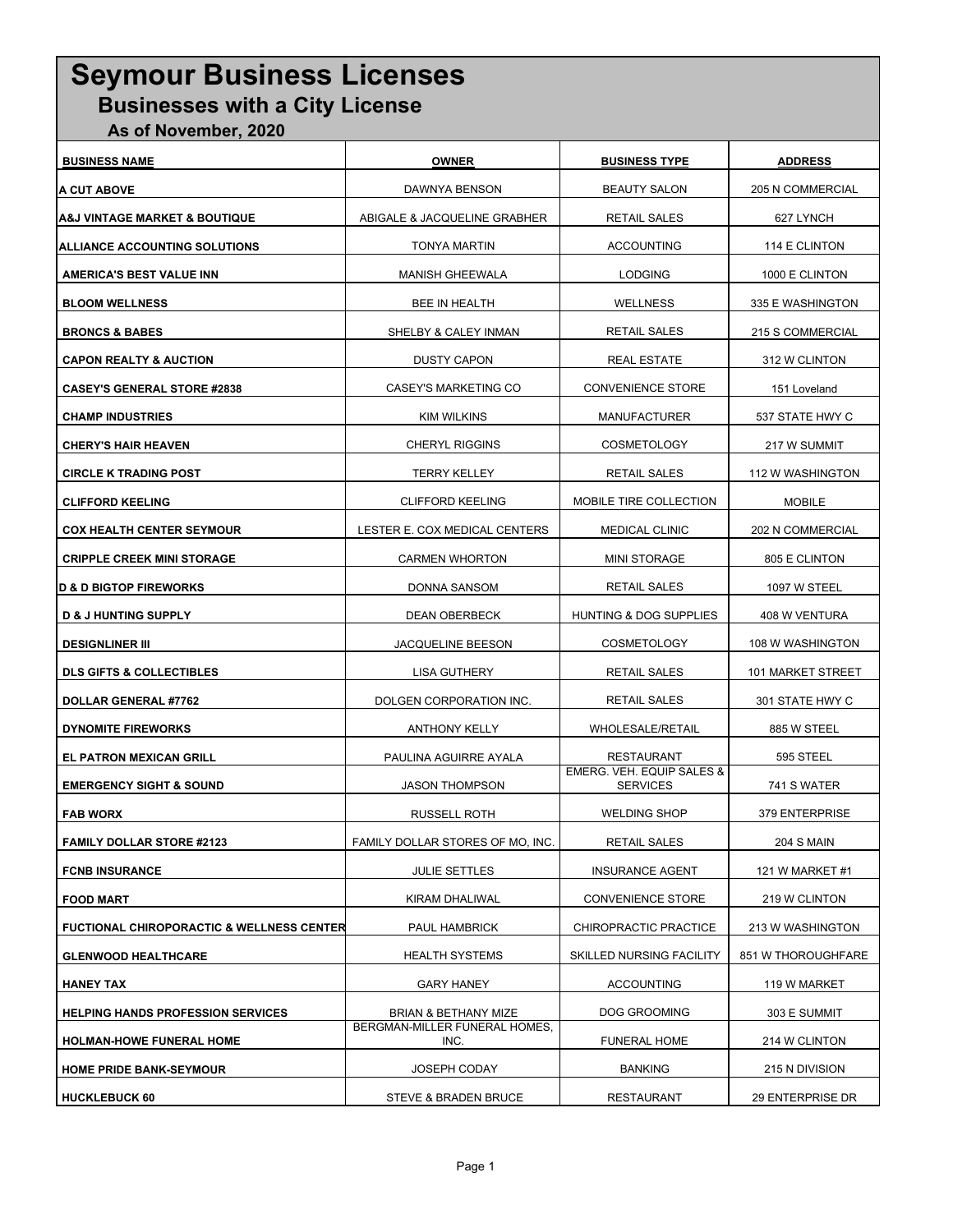| <b>JACK'S BARBER SHOP</b>                | <b>SEYMOUR BUSINESS'S</b><br><b>JACKIE HUME</b> | <b>BARBER SHOP</b>                            | 304 N DIVISION       |
|------------------------------------------|-------------------------------------------------|-----------------------------------------------|----------------------|
| <b>JAMCO BUILDERS</b>                    | <b>JOE MILLER</b>                               | <b>MANUFACTURER</b>                           | 307 ENTERPRISE DR    |
| JAN'S                                    | <b>JAN JONES</b>                                | RETAIL/SERVICES                               | 201 S COMMERCIAL     |
| <b>JERRY INMAN INSURANCE</b>             | <b>JERRY INMAN</b>                              | <b>INSURANCE AGENT</b>                        | 134 N MAIN           |
| <b>KLEIER FARM &amp; HOME, LLC</b>       | <b>JERRY KLEIER</b>                             | RETAIL FARM SUPPLY                            | 675 TRIMBLE          |
| LHC & COMPANY                            | LORRIE CHAFIN                                   | <b>COUNSELING</b>                             | 207 S COMMERCIAL     |
| <b>LUCKY BEE HONEY</b>                   | <b>MATTHEW HAYES</b>                            | <b>HONEY PACKER</b>                           | 872 E FOREST         |
| <b>LUCKY DISCOUNT LUMBER</b>             | <b>JEFF HENRY</b>                               | <b>BUILDING MATERIAL</b><br><b>RETAILER</b>   | 455 HWY C            |
| <b>MAIN ST CAR WASH</b>                  | JEFF ROWE & RODNEY ROWE                         | <b>CAR WASH</b>                               | <b>316 S MAIN</b>    |
| <b>MAXIMUM EFFORT</b>                    |                                                 |                                               |                      |
| <b>MCDONALD'S OF SEYMOUR</b>             | <b>BILL KRAMER</b>                              | <b>RESTAURANT</b>                             | <b>1105 W STEEL</b>  |
| <b>MISSOURI CABINET &amp; SUPPLY CO.</b> | JOSEPH BEAMISH & MATT CHAPMAN                   | <b>CABINET MAUNUF</b>                         | 623 W CLINTON        |
| MMG INDUSTRIES, INC.                     | MIKE GEHRKE                                     | <b>MANUFACTURER</b>                           | 826 E FORREST        |
| <b>MOBILE TIRE REPAIR</b>                |                                                 |                                               |                      |
| <b>MR DENT COLLISON GROUP</b>            | BRENT, KIM & LOGAN MARTIN                       | <b>AUTO REPAIR</b>                            | 204 E STEEL          |
| <b>MURNEY ASSOCIATES, REALTOR</b>        | JOANNE & STEVE COUTCHIE                         | <b>REAL ESTATE</b>                            | 263 STATE HWY C      |
| <b>MUSTANG PRINTING</b>                  | DONNA & RANDY WILSON                            | <b>SERVICES</b>                               | 305 E CENTER         |
| <b>ND AUTO</b>                           | STEPHEN & JOETTA HENSLEY                        | <b>AUTO REPAIR</b>                            | 233 W CLINTON        |
| <b>NORRIS HARDWARE &amp; AUTOMOTIVE</b>  | <b>JOEL &amp; LIL NORRIS</b>                    | HARDWARE & AUTOMOTIVE<br><b>PARTS</b>         | <b>220 S MAIN</b>    |
| O'REILLY AUTO PARTS                      | O'REILLY AUTOMOTIVE STORES                      | HARDWARE & AUTOMOTIVE<br><b>PARTS</b>         | 106 W WASHINGTON     |
| <b>OLD 60 STORAGE</b>                    | <b>JIM ASHLEY</b>                               | <b>MINI STORAGE</b>                           | 606 E CLINTON        |
| OLD DEPOT COFFE COMPANY                  | ANDREW & DIANA PETERS                           | <b>COFFEEHOUSE</b>                            | 100 N COMMERCIAL     |
| OZARK MOUNTAIN NATURAL HEALTH            | ANDY & HANNAH COOK                              | NATURAL HEALTH                                | 316 S COMMERCIAL     |
| <b>OZARK STEAM</b>                       | RICHARD & ILENE RYKBOS                          | <b>SERVICES</b>                               | <b>MOBILE</b>        |
| <b>OZARKS PATCHWORK PEDDLER</b>          | WILLIAM & DAWN PLOMTEAUX                        | RETAIL SALES                                  | 301 STATE HWY C      |
| <b>PAUL CARPENTER &amp; SONS</b>         | TOM CARPENTER                                   | ELECTRICAL SALES                              | 428 N DIVISION       |
| PRECISE TOUCH NEUROMUSCULAR MASSAGE, LLC | STEPHANIE SHELTON                               | <b>MASSAGE THERAPY</b>                        | 213 W WASHINGTON     |
| <b>PRICE CUTTER</b>                      | RPCS, INC.                                      | <b>GROCERY STORE</b>                          | 120 E MARKET         |
| <b>PRIME PORTABLE BUILDINGS</b>          | JOHNNY COTTRELL                                 | PORTABALE BUILDINGS                           | 137 MATNEY HOLLOW    |
| <b>RAMBLING ROSE FLORAL &amp; GIFT</b>   | RICK & PATTY STURDEFANT                         | <b>RETAIL STORE</b>                           | 203 N CORDIE         |
| <b>REDBOX AUTOMATED RETAIL, LLC</b>      | REDBOX AUTOMATED RETAIL, LLC                    | UNMANNED AUTOMATED DVD<br><b>RENTAL KIOSK</b> | 301 STATE HWY C      |
| <b>REECENICHOLS REAL ESTATE</b>          | <b>REECENICHOLS</b>                             | <b>REAL ESTATE</b>                            | 205 N COMMERCIAL     |
| <b>RENNE'S PLACE</b>                     | RENNE WALLACE                                   | <b>COSMETOLOGY</b>                            | <b>208 S MAIN</b>    |
| <b>RUFF AROUND THE EDGES GROOMING</b>    | ROBIN COLLETT                                   | DOG GROOMING                                  | 29 ENTERPRISE DR     |
| <b>RUSTY SPUR'S CAFE</b>                 | KASSANDRA BOZARTH                               | <b>RESTAURANT</b>                             | 800 E CLINTON        |
| <b>SEYMOUR BUILDING SUPPLY</b>           | <b>MICHAEL ROBERTS</b>                          | HOME CENTER-RETAIL                            | 255 ENTERPRISE DRIVE |
| <b>SEYMOUR CHIROPRACTIC</b>              | <b>LANDON BILLINGS</b>                          | <b>CHIROPRACTIC</b>                           | <b>210 S MAIN</b>    |